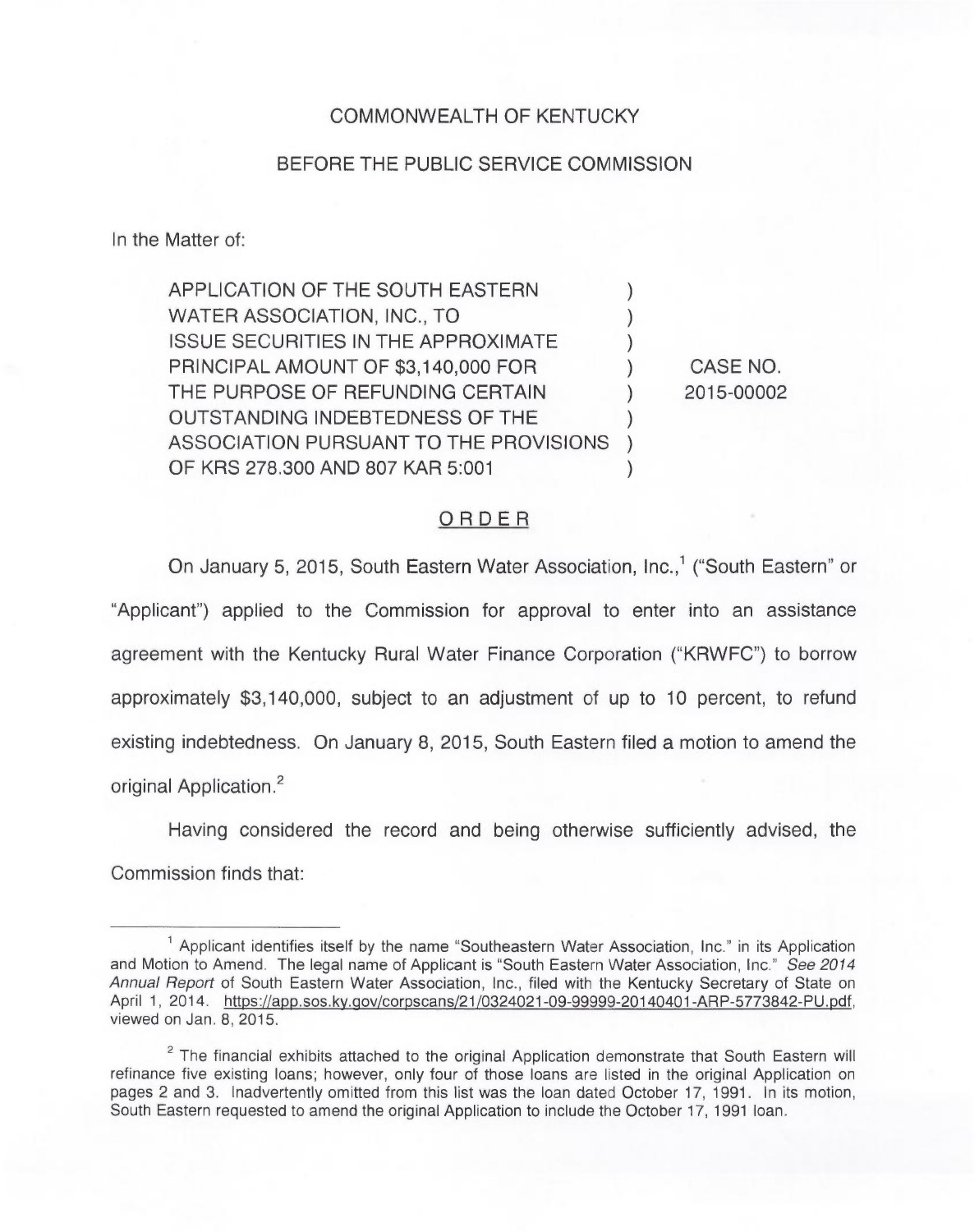1. South Eastern proposes to execute an assistance agreement with KRWFC to borrow \$3,140,000, subject to an adjustment of up to 10 percent. The proposed loan will have a 26-year term subject to interest rates of up to 4.6 percent.<sup>3</sup>

 $\overline{2}$ . South Eastern proposes to use the proceeds from the assistance agreement to fully refund outstanding promissory notes payable to the United States Department of Agriculture Rural Development that are dated October 17, 1991, September 14, 1995, February 12, 1997 (Series A and B), and July 10, 2001.<sup>4</sup>

3. South Eastern estimates that its proposed refinancing will result in total gross savings and net present value savings of \$273,600 and \$135,549, respectively.<sup>5</sup>

 $\overline{4}$ . South Eastern will expend \$3,261,926 to refund the outstanding bonds and to pay bond issuance costs.<sup>6</sup>

5. Eastern's proposed loan is for a lawful object within its corporate purpose, is reasonably necessary and appropriate for and consistent with the proper

below.  $4$  The principal balance for each loan was provided in the Application at Exhibit D as summarized

| Loan Date                   | Principal<br><b>Balance</b> | Identified in App.<br>At Exh. D as: |
|-----------------------------|-----------------------------|-------------------------------------|
| October 17, 1991            | 251,340                     | Series 1991                         |
| September 14, 1995          | 361,664                     | Series 1995                         |
| February 12, 1997, Series A | 751,444                     | Series 1997                         |
| Series B                    | 479,967                     | Series 1997                         |
| July 10, 2001               | 1,261,481                   | Series 2001                         |

 $5$  Application, Exhibit C. The utility identifies "gross savings" and "net present value savings" as "net future value benefit" and "net present value benefit," respectively.

 $6$  Application, Exhibit B. \$47,100 (Total Underwriter's Discount) + \$45,180 (Cost of Issuance) + \$3,168,231 (Deposit to Current Refunding Fund) + \$1,415 (Rounding) <sup>=</sup> \$3,261,926. The Sources of the Funds are \$3,140,000 (Par Amount of Bonds) + 121,926 (Existing Debt Service Funds) <sup>=</sup> \$3,261,926.

<sup>&</sup>lt;sup>3</sup> Application, Exhibit A.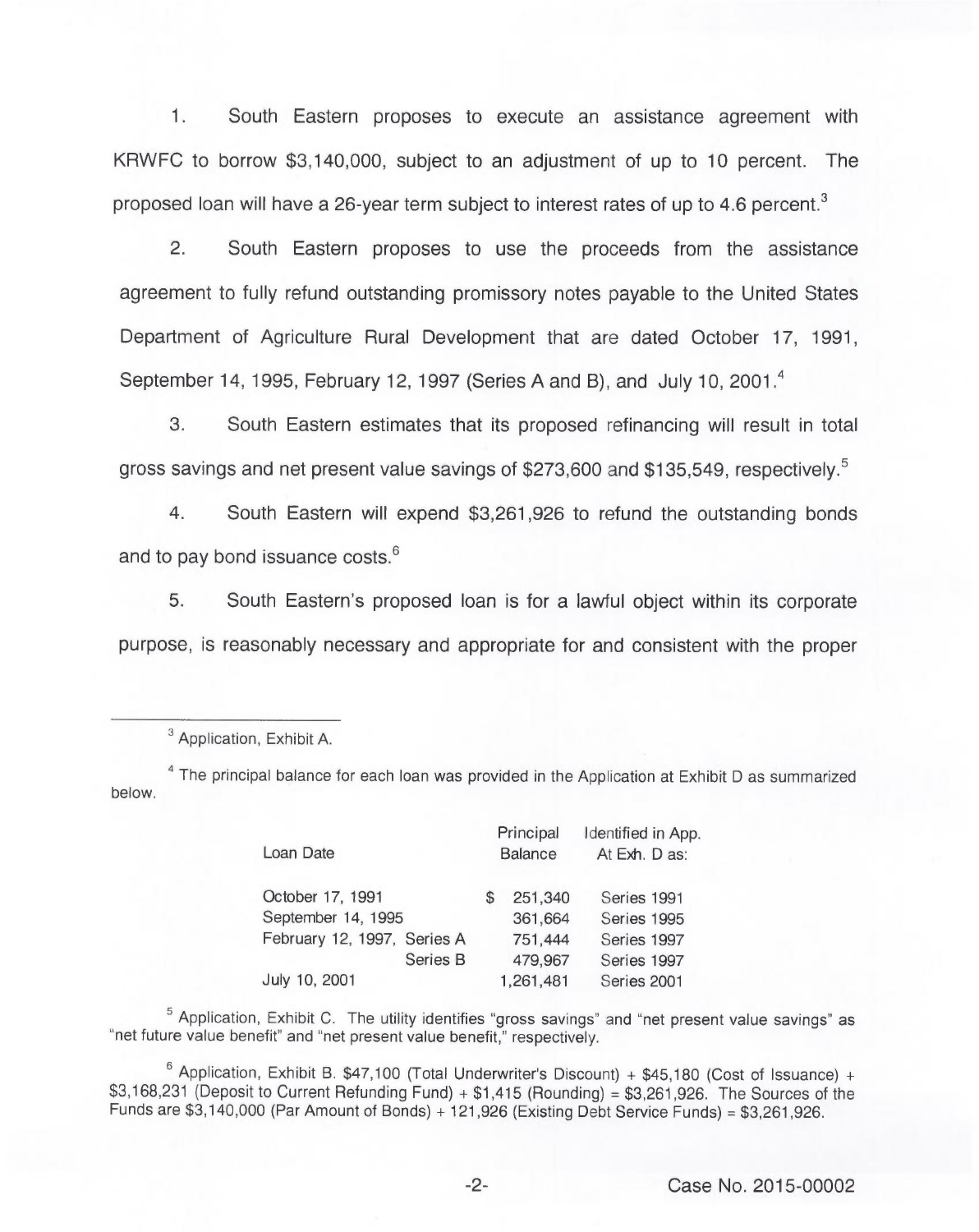performance of its service to the public, will not impair South Eastern's ability to perform that service, and is reasonably necessary and appropriate for such purpose.

IT IS THEREFORE ORDERED that:

1. South Eastern's motion to amend the original Application is granted.

2. South Eastern is authorized to enter into an agreement with KRWFC to borrow no more than  $$3,454,000^7$  for the purpose of refunding the outstanding indebtedness, but only under such terms and conditions as will produce both positive gross savings and net present value savings.

3. If the actual terms and conditions of the agreement with KRWFC differ from those set forth in its application, South Eastern shall, within 30 days of executing the loan agreement, file with the Commission amortization schedules and work papers showing the actual gross savings and net present value savings that will result from the refinancing.

4. Within 30 days of executing the proposed agreement, South Eastern shall file a copy of the executed Assistance Agreement and any documents referenced in the executed Assistance Agreement that South Eastern has not previously filed with the Commission.

5. The proceeds from the Assistance Agreement shall be used only for the lawful purposes specified in South Eastern's application.

6. Any documents filed pursuant to ordering paragraphs 3 and 4 of this Order shall reference the number of this case and shall be retained in the utility's general correspondence file.

 $\frac{7}{53,140,000 \times 110\%}$  = \$3,454,000.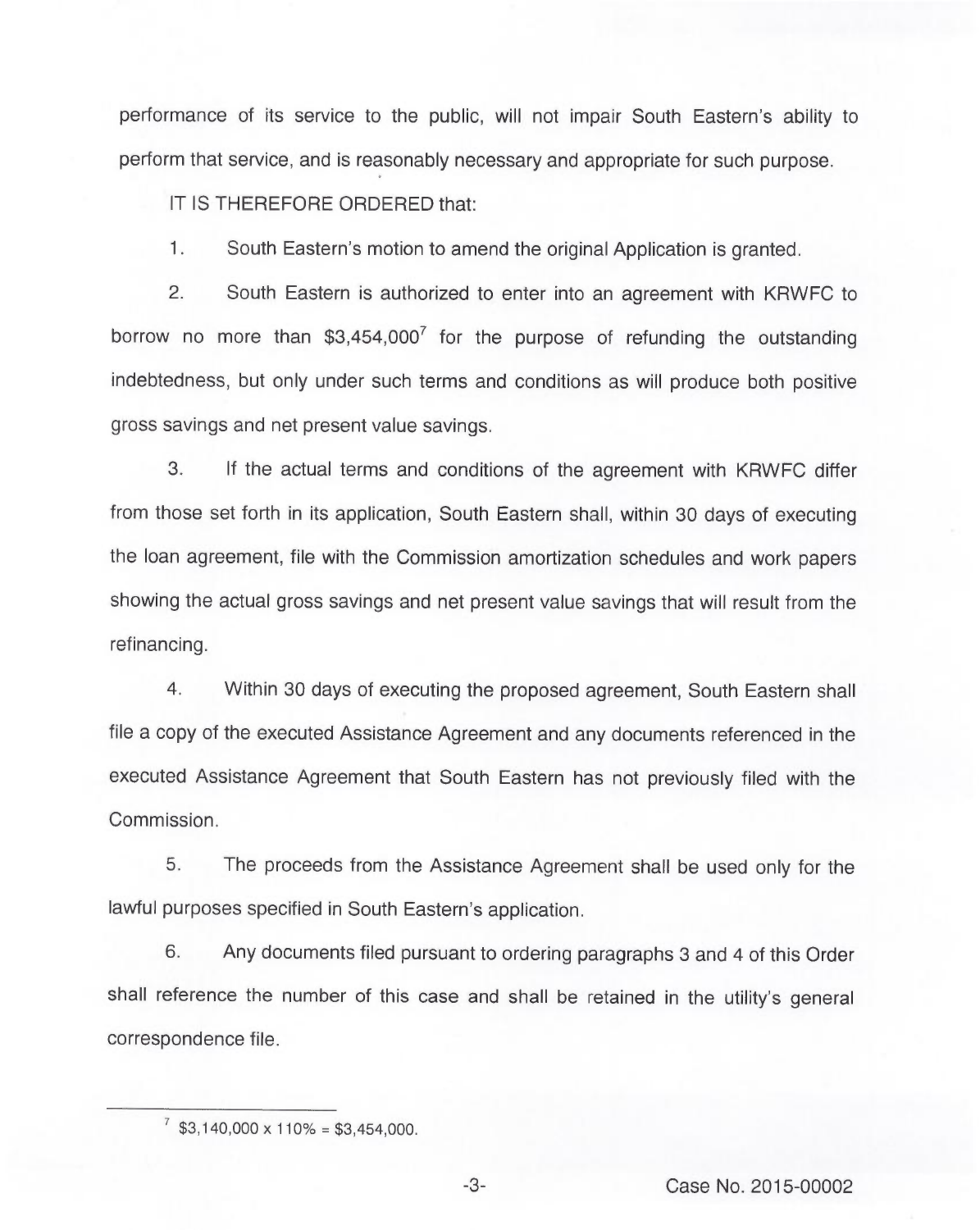Nothing contained herein shall be construed as a finding of value for any purpose or as a warranty on the part of the Commonwealth of Kentucky or any agency thereof as to the securities authorized herein.



ATTEST:

vaux

Executive Director